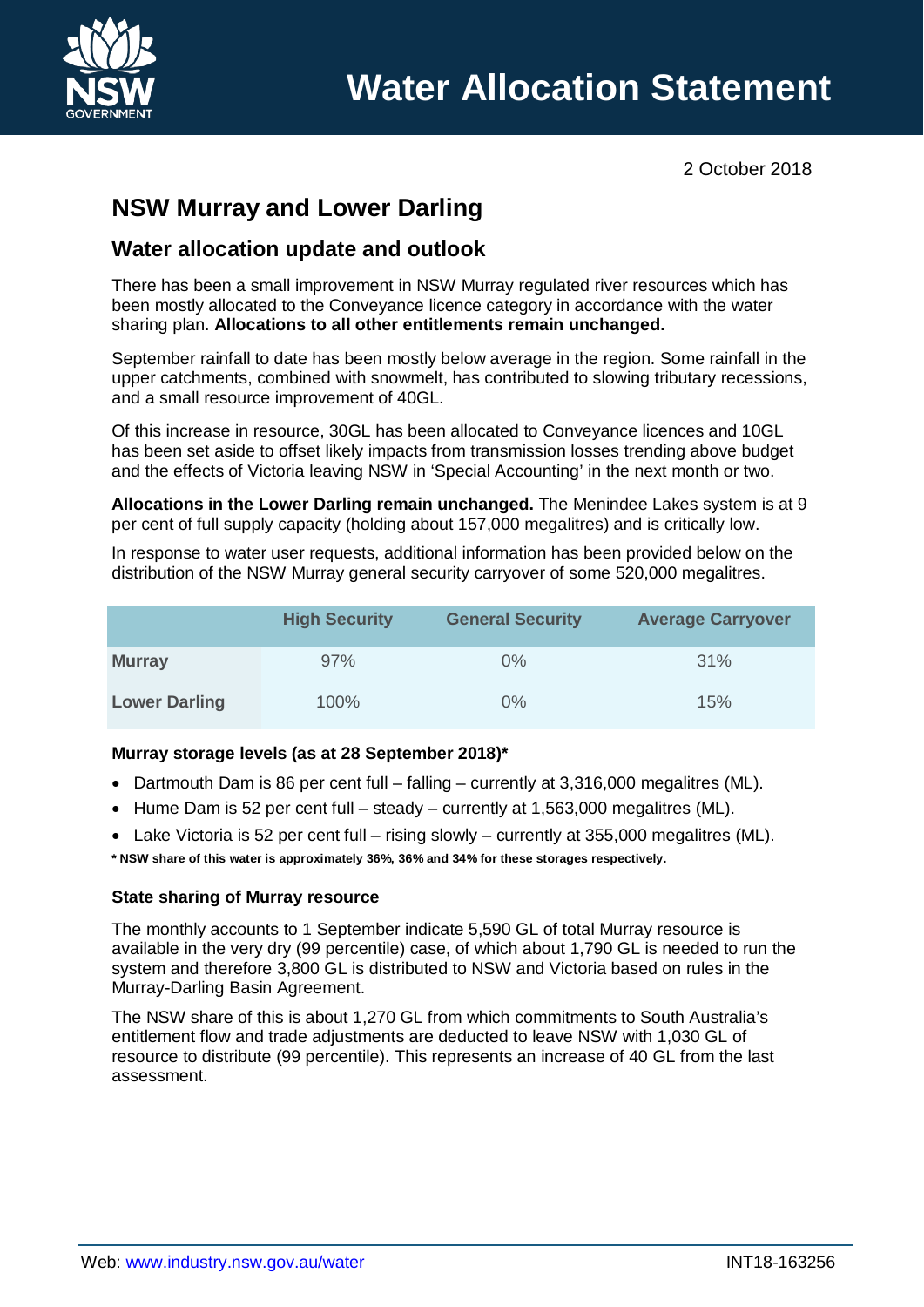

### **Climatic outlook**

The Bureau of Meteorology seasonal outlook for October to December indicates that conditions over the Murray catchment are likely to be dry, particularly in October, with well above average temperatures.

The El Niño-Southern Oscillation (ENSO) remains neutral, although models suggest that El Niño conditions may develop this year. The Indian Ocean Dipole (IOD) has crossed into positive territory; however, it must remain positive for several weeks before a positive IOD event is considered established. A positive IOD and El Niño during spring typically means below average rainfall for southern, eastern and central Australia.

#### **Trade**

In the Murray, trade across the Barmah choke remains restricted to **'no net trade downstream'**. Downstream trade opens to the extent of the volume of any upstream trade.

The trade restriction helps to protect existing downstream entitlement holders from an increased risk of delivery shortfall due to the limited physical capacity of the Barmah choke.

Water users are encouraged to monitor the Murray-Darling Basin Authority (MDBA) website [\(www.mdba.gov.au\)](http://www.mdba.gov.au/) for information about the trade balance and status of trade.

The Menindee Lakes system is below 480 GL, the threshold at which the Lower Darling becomes administratively separated from the Murray. Temporary trade with the Murray is therefore closed. Trade typically remains closed until the system recovers to above 640GL. Trade within the Lower Darling water source remains unaffected.

Trade **out** and **within** the Murrumbidgee Valley is open, but trade **into** the Murrumbidgee Valley is closed. Trade into the Murrumbidgee Valley will re-open when the Murrumbidgee inter-valley trade (IVT) account balance climbs to 15 GL. Water users are encouraged to monitor the WaterNSW website [\(www.waternsw.com.au\)](http://www.waternsw.com.au/) for daily information about the IVT account balance and status of trade.

#### **Next announcement**

The next water allocation statement for the regulated Murrumbidgee Valley will be issued on **Monday 15 October 2018.** Forecast improvements under various inflow scenarios, including the rocket diagram, will be included in this next water allocation statement.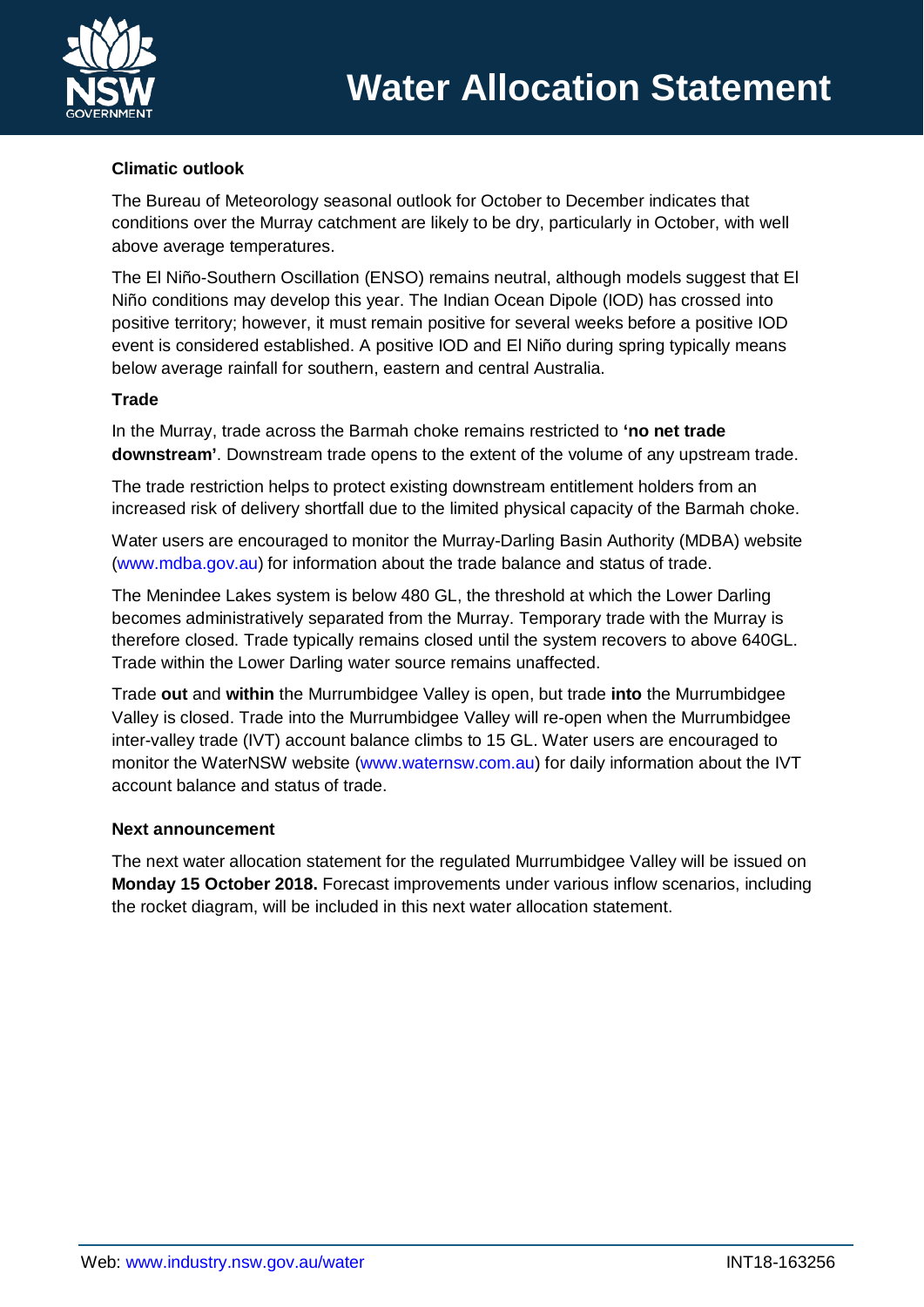

#### **NSW Murray Resource Assessment Data Sheet**

| Resource Distribution (2 October) for 2018-19                            | Volume (GL) |  |
|--------------------------------------------------------------------------|-------------|--|
| Total Available Resource <sup>(1)</sup>                                  | 1,030       |  |
| less                                                                     |             |  |
| Carryover <sup>(2), (7)</sup>                                            | 520         |  |
| Rules based Environmental Water <sup>(3)</sup>                           | 141         |  |
| Towns, Stock, Domestic <sup>(4)</sup>                                    | 54 (100%)   |  |
| Announced High Security subcategory (education, research) <sup>(4)</sup> | $1(100\%)$  |  |
| Announced High Security <sup>(4)</sup>                                   | 184 (97%)   |  |
| Conveyance <sup>(5)</sup>                                                | 120 (36%)   |  |
| Reserves <sup>(6)</sup>                                                  | 0           |  |
| Announced General Security <sup>(7)</sup>                                | $0(0\%)$    |  |
| Temporary Reserve <sup>(8)</sup>                                         | 10          |  |

## **NSW Murray Resource Distribution 2018-19 – 2 October 2018**

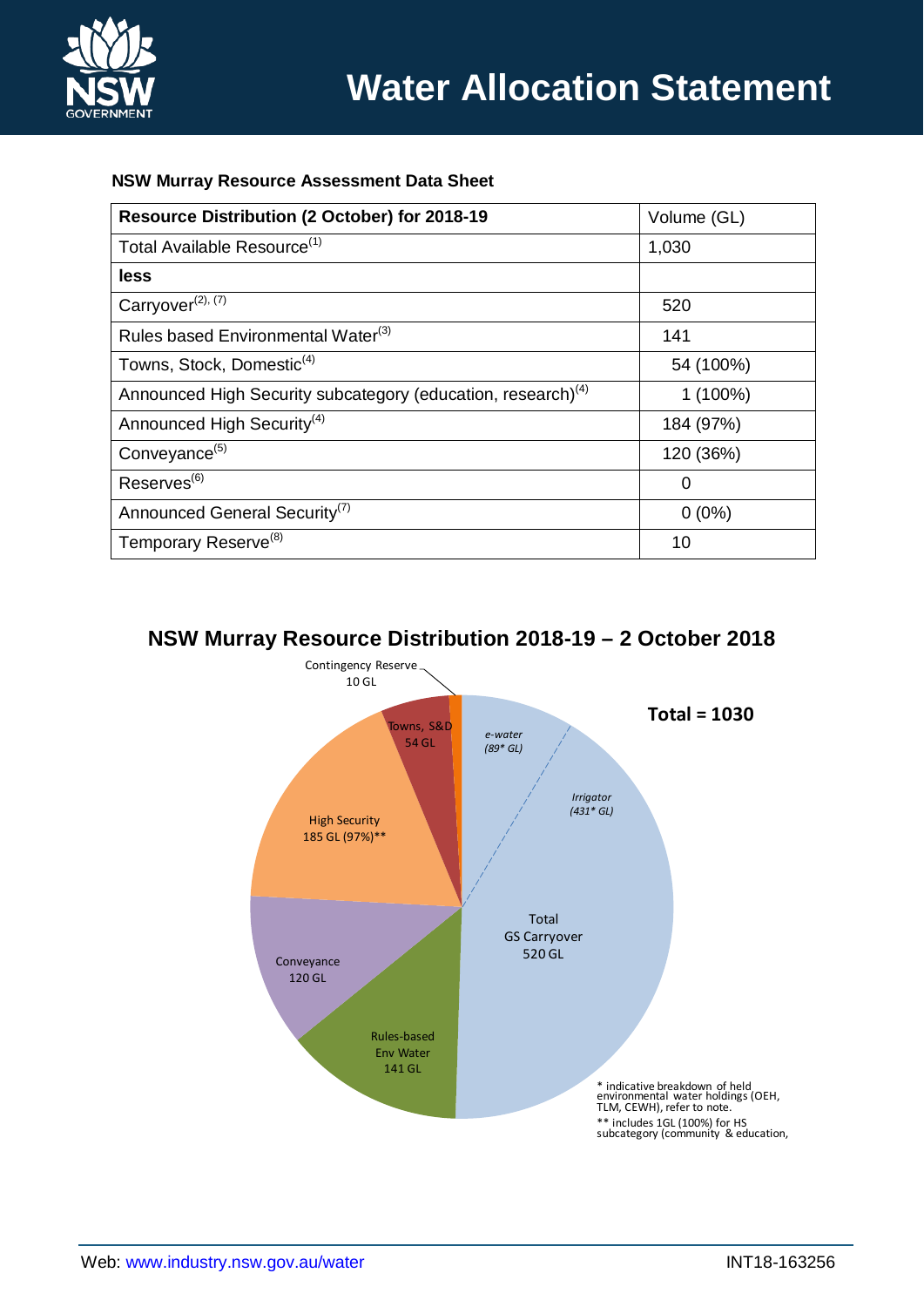

#### **Resource assessment data sheet notes:**

- (1) Total available resource NSW's state share of active storage volume (Hume, Dartmouth, Menindee and Lake Victoria) as assessed and accounted for under the Murray-Darling Basin Agreement at the time of the assessment plus any usable flows in transit plus assumed (99%ile) inflows for the rest of the year plus Snowy Hydro's assured Required Annual Release (RAR) (including any flex (pre-release) from the prior year), as well as estimated usage to date. Snowy Hydro's net M1 releases to date for this water year (2018-19) is 582GL, and 200GL of flex was prereleased in 2017-18. NSW is in Special Accounting with South Australia (SA), details of which can be found in the MDB Agreement Clauses 123-129. Special accounting is triggered when NSW is forecast unable to meet the required reserve of 1,250 GL by the end of the water year to supply SA with its entitlement in the following year. Larger Victorian tributary inflows often allow Victoria to step out of Special Accounting earlier than NSW. At such time, as both states must contribute equally (50:50) to South Australian commitments, NSW must provide a matching contribution, prior to NSW receiving its share of the resource. To ensure NSW can meet this commitment during these very dry times, a contingency reserve has been aside in this assessment as per note 8.
- (2) Carryover NSW Murray general security water users can carryover a maximum account balance of 50 per cent of their entitlement into the following water year. The account limit is 110 per cent of entitlement, meaning that account credits from allocation and/or carryover cannot exceed 110% of entitlement in any water year. The limit does not include allocation trade.
- (3) Primarily rules-based planned environmental water water required to be set aside to provide for riverine environments, as per water sharing plan and other interjurisdictional agreements. In the NSW Murray this includes the Murray Additional Allowance (MAA) (about 6 GL), Wakool system requirements (up to 70 GL, currently 40 GL available), and the Barmah-Millewa Allowance (B-MA) (240 GL – currently 100% borrowed). It also includes River Murray Increased Flows (RMIF) in Hume, accrued as part of the Snowy Water Initiative (currently 95 GL available out of a total commitment of about 115 GL). The total commitments to B-MA and RMIF will decrease over the water year as they are released from Hume for use. Excludes 'licence-based' environmental water also known as held environmental water (HEW).
- (4) The *Water Sharing Plan for the New South Wales Murray and Lower Darling Regulated Rivers Water Sources 2016* has subcategories of high security licenses in the Murray Water Source. High security subcategory licences under *Part 7 Division 2 Clause 46(2)* that are present in the Murray include community and education, research, and town water supply. At the commencement of each water year, these licences are to receive 100% allocation, while remaining high security licences are to receive 97% allocation. For the purposes of this water allocation statement, the high security town water supply allocation volume has been grouped as "Towns, S&D".
- (5) Conveyance entitlement a category of access licence originally issued to Irrigation Corporations to facilitate delivery of water through their channel systems. Allocation to this category is prescribed in the water sharing plan and is a function of current high and general security allocation.
- (6) Reserves required primarily under statutory plans; set aside for emergency purposes and critical needs.
- (7) Held environmental water (HEW) water administered by environmental water holders is reported here, with the associated portions of general security allocation and carryover also identified in the above pie chart. This reporting of held environmental water is limited to only NSW entitlements, reporting of credits to accounts (not usage or trade), and estimated to be 0 GL of GS, 24 GL of HS, 18 GL of conveyance allocation and 89 GL of GS carryover. These entitlements are held and/or managed either singly or jointly by various environmental holder groups, including the NSW Office of Environment and Heritage (OEH), The Living Murray (TLM) and the Commonwealth Environmental Water Holder (CEWH). Details on environmental holdings can be found on individual agency websites.
- (8) Temporary reserve small reserve introduced to buffer against impacts of Special Accounting arrangements as set out in the Murray Darling Basin agreement and likely higher losses due to persistent dry and warm conditions. They will be retired as soon as the risk dissipates.

#### **Carryover distribution**

While 520 GL of general security carryover in the NSW Murray is equivalent to 31 per cent general security entitlement, the choice to carryover is an individual licence holder decision. In NSW Murray, most licences carried over either little to no water (<5 per cent carryover) or close to the maximum carryover (45-50 per cent of entitlement).

The table below provides information on the distribution of carryover volumes across licences in the valley, sub-divided between licence size and between environmental and consumptive purposes. The distribution shows that the largest volume of carryover is held on the largest one per cent of licences, which also represent a large portion of entitlement within the valley.

About 85 per cent of the valley's entitlement is held on the largest 13 licences, and these licences hold around 90 per cent of the carryover volume.